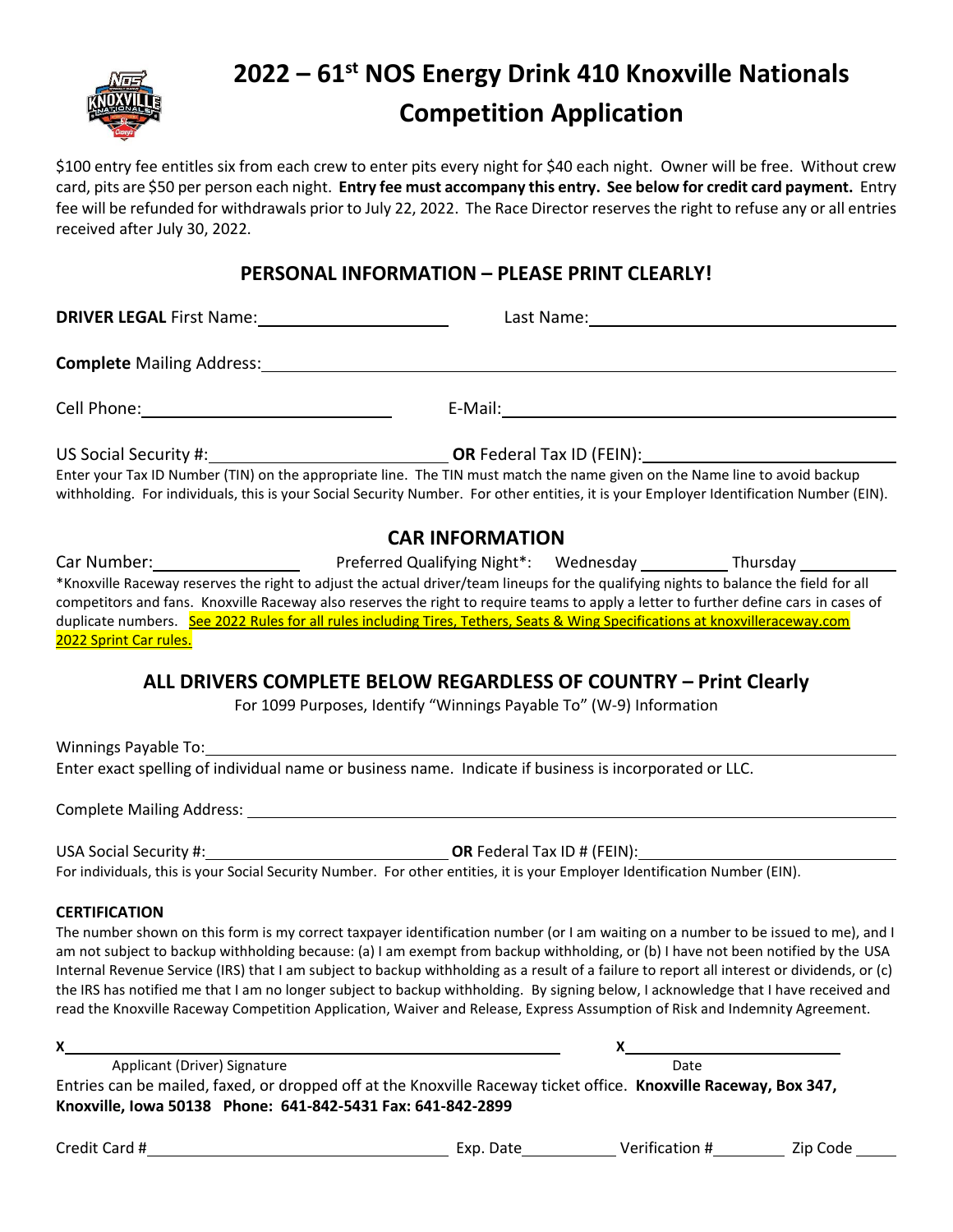

## **Purse Winning Electronic Funds Transfer Authorization Fill out only for NEW or CHANGED information. If bank information has not changed from previous year, you do**

## **not need to fill out form.**

Knoxville Raceway pays all purse winnings by electronic funds transfer. This document must be signed by person receiving automatic deposit of purse winnings. A voided check must be attached to verify account and bank routing numbers.

| Account:                   | Type (circle one) Checking                         |  | Savings |  |  |
|----------------------------|----------------------------------------------------|--|---------|--|--|
|                            |                                                    |  |         |  |  |
|                            | Bank RTN (ABA number): ___________________________ |  |         |  |  |
|                            |                                                    |  |         |  |  |
|                            |                                                    |  |         |  |  |
|                            |                                                    |  |         |  |  |
|                            |                                                    |  |         |  |  |
| Attach a voided check here |                                                    |  |         |  |  |
|                            |                                                    |  |         |  |  |
|                            |                                                    |  |         |  |  |
|                            |                                                    |  |         |  |  |
|                            |                                                    |  |         |  |  |

### **Authorization**

This authorizes Marion County Fair Association dba Knoxville Raceway (the Company) to send deposits electronically or by any other commercially accepted method, to my account indicated above. This authorizes the financial institution holding the Account to post all such entries. I agree that the ACH transactions authorized herein shall comply with all applicable U.S. law. This authorization will be in effect until the Knoxville Raceway receives a written notice from myself of change or cancelation and has a reasonable opportunity to act on it.

Authorized Signature:

Print Name: Date: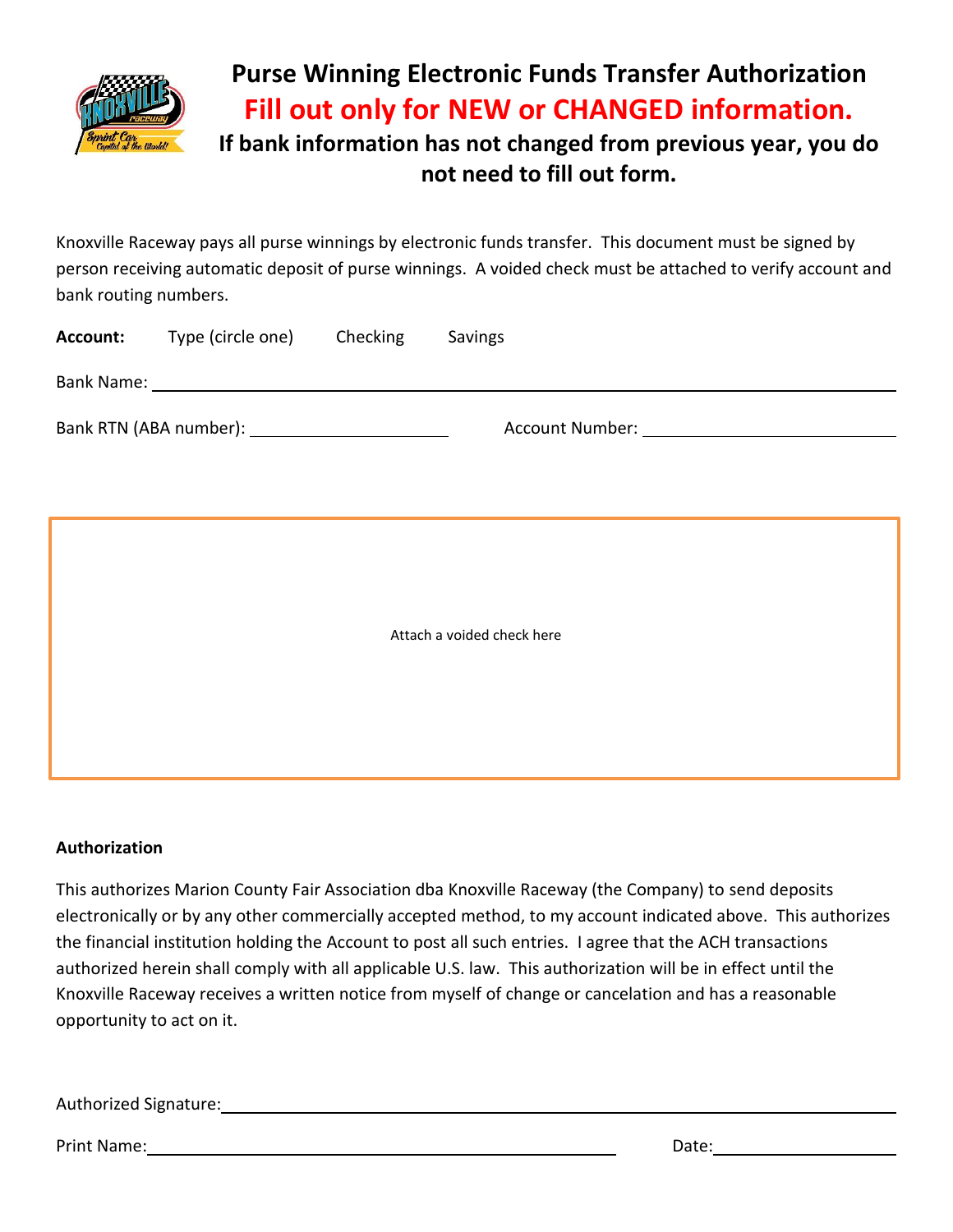#### KNOXVILLE RACEWAY COMPETITION APPLICATION, WAIVER AND RELEASE, EXPRESS ASSUMPTION OF RISK, AND INDEMNITY AGREEMENT

IN CONSIDERATION OF my ability to participate in events and activities at Knoxville Raceway ("Knoxville"), and by signing this Competition Application and by thereafter participating in any events and activities at Knoxville Raceway ("Knoxville"), I agree as follows:

**COMPLIANCE WITH RULES, REGULATIONS AND DECISIONS**. I agree to abide by all rules and regulations as set forth by Knoxville as may be modified from time to time, including, but not limited to, the following:

- (1) I agree to abide by all rules and regulations, including car specifications and safety rules;
- (2) I agree that I am, and shall remain, the sole spokesperson for myself, the owner of my race car, and my race crew personnel in all matters pertaining to the compliance with the rules and regulations, and I agree and understand that I am responsible for the conduct of my crew personnel;
- (3) I agree and understand that by submitting my race car for various technical and safety inspections, I certify that the race car meets all rules and regulations for participation at Knoxville, and I understand that the burden of proof will rest upon me to show that I am in compliance with all of the Knoxville rules and regulations, and I understand that any violation of such rules and regulations may result in confiscation of non-conforming parts, fines, suspension, and/or loss of points;
- (4) I agree to appropriately use all required stickers, decals and patches and I understand that failure to do so may result in loss of points and forfeiture of all money and awards for the event;
- (5) I agree that all decisions of Knoxville officials regarding the interpretation and application of the rules, regulations and the scoring of positions (race day decisions), are non-litigable. Any disputes regarding the interpretation and application of the Knoxville rules, regulations and the scoring of positions shall be fully and finally adjudicated by the Knoxville Race Committee. I further covenant and agree that I will not initiate any type of legal action against Knoxville, the Marion County Fair Board Association, or any of their subsidiaries, officers, directors, members, promoters, or employees (the "Knoxville Parties") to challenge such decisions, to seek monetary damages, to seek injunctive relief, or to seek any other type of legal remedy. I agree that my sole remedy to challenge an interpretation or application of the rules, regulations and the scoring of positions by Knoxville Raceway is the pursuit of an administrative appeal of the Race Committee's decision according to the procedures set forth by Knoxville. I understand that if I pursue legal action against the Knoxville Parties notwithstanding the provisions of this agreement that prohibit such action, I shal indemnify the Knoxville Parties from any and all loss or damages incurred by them as a result of such legal action, including, without limitation, their attorney's fees and costs in defending such legal action;
- (6) I grant to Knoxville a non-exclusive, royalty-free and approval-free right and license to use my rights of publicity and my name, image and likeness, along with the image and likeness of my race car and other equipment, whether portrayed in still or action pictures, drawings, or other artistic renderings, relating to or depicting my participation in activities at Knoxville. However, Knoxville agrees that is shall only exercise this right and license in connection with advertising and promotions relating to Knoxville.
- (7) I further understand that there is no express or implied warranty of safety resulting from publication or compliance with the Knoxville rules and regulations. I acknowledge and agree that the Knoxville rules and regulations are (a) intended merely as a guide; (b) are only minimum requirements for the conduct of the sport; and (c) are in no way a guarantee against injury or death to participants, spectators, or others;
- (8) I represent that I am not an agent or employee of Knoxville. Further, I understand that I am solely responsible for compensating or providing benefits to my employees, agents, or pit crew members. I also assume full responsibility for reporting or filing any reports or tax returns with the appropriate authorities on any and all earnings or funds received as a result of my participation at Knoxville events, including, but not limited to, Federal Social Security taxes, Federal income taxes, State income taxes, Federal and State withholding taxes, unemployment taxes and workers compensation insurance;

**WAIVER AND RELEASE**. **I RELEASE, WAIVE, DISCHARGE THE KNOXVILLE PARTIES AND COVENANT NOT TO SUE THEM** for any and all loss or damage and any claim or demands on account of **INJURY TO ME OR MY PROPERTY OR RESULTING IN MY DEATH** arising out of or related to my participation in any way in the events and activities at Knoxville or my presence in or upon the premises where the events and activities are, or will be, taking place, even if caused by the ordinary **NEGLIGENCE** of the Knoxville Parties